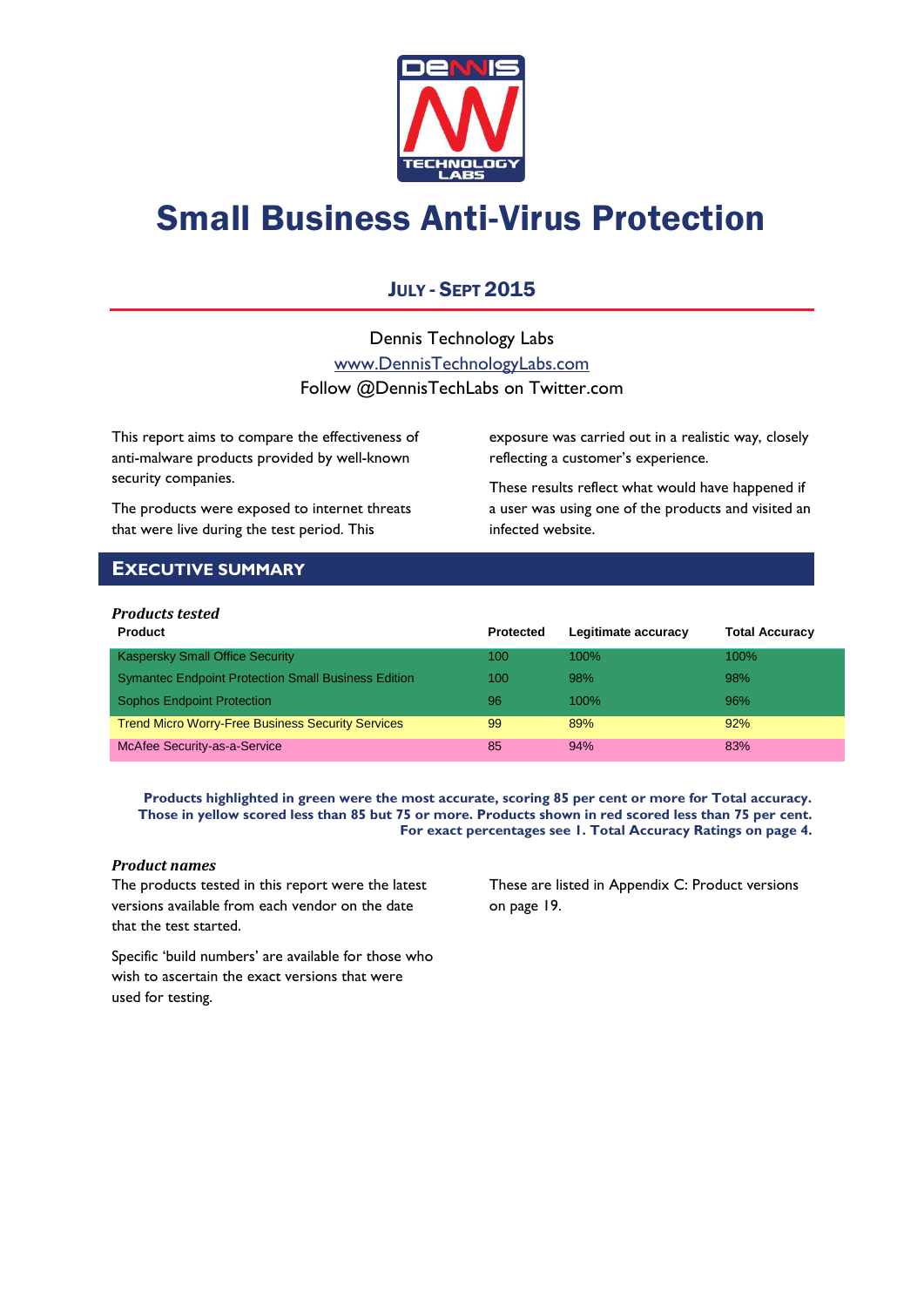### ■ The effectiveness of anti-malware security suites varies widely.

Most products were compromised at least once but half protected against 99 – 100 per cent of the threats. The least effective, from McAfee, protected against 85 per cent of the threats.

#### **Blocking malicious sites based on reputation is an effective approach.**

Those products that prevented users from visiting the malicious sites in the first place gained a significant advantage. If the malware can't download onto the victim's computer then the anti-malware software faces less of an ongoing challenge.

 **Some anti-malware programs are too harsh when evaluating legitimate software** Most of the products did not bother users when installing legitimate software. Trend Micro's product stands out as being particularly paranoid and onerous to use, while products from Kaspersky Lab and Sophos were completely unobtrusive.

#### **Which was the best product?**

The most accurate programs were Kaspersky Small Office Security, Sophos Endpoint Protection and Symantec Endpoint Protection Small Business Edition, all of which won AAA awards in this test.

Simon Edwards, Dennis Technology Labs, 12th Oct 2015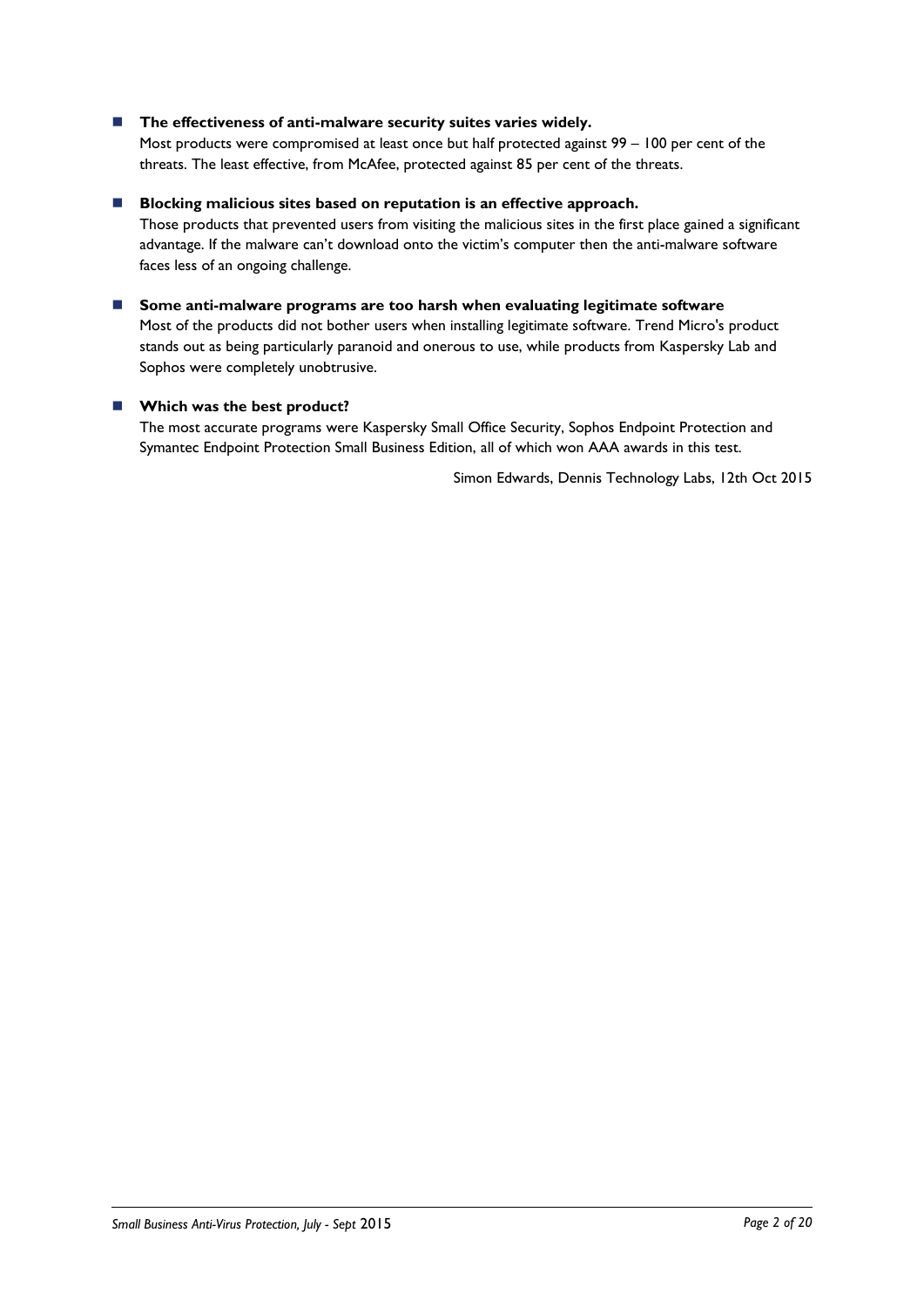### <span id="page-2-0"></span>**CONTENTS**

Document version 1.0. Written 12th Oct 2015.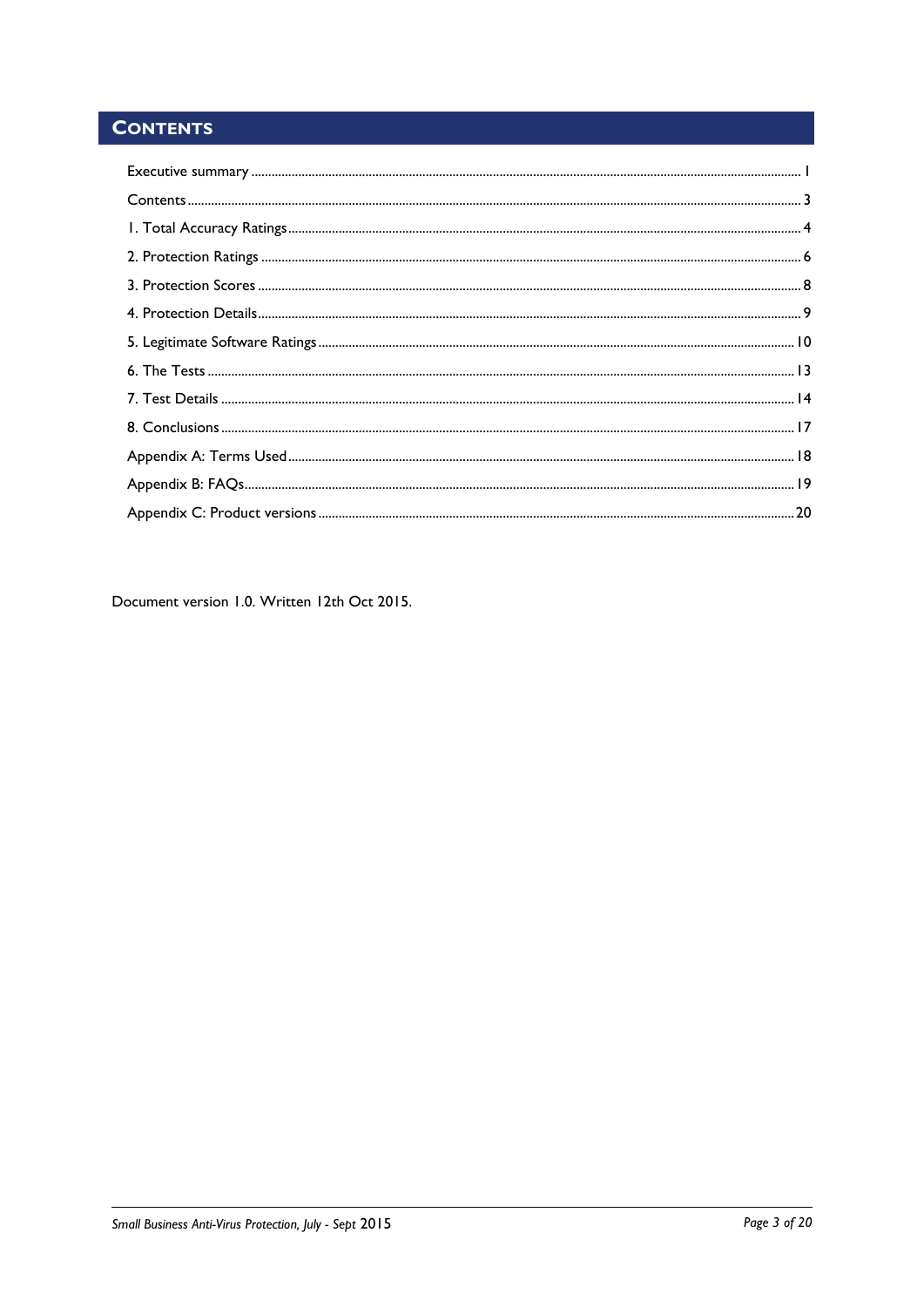### <span id="page-3-0"></span>**1. TOTAL ACCURACY RATINGS**

The total accuracy ratings provide a way to judge how effectively the security programs work by looking at a single graph.

Anti-malware software should not just detect threats. It should allow legitimate software to run unhindered as well.

The results below take into account how accurately the programs treated threats and handled legitimate software.



**The total accuracy ratings take into account successes and failures with both malware and legitimate applications.**

We ran two distinct tests: one that measured how the products handled internet threats and one that measured how they handled legitimate programs.

The ideal product would block all threats and allow all legitimate applications.

When a product fails to protect the system against a threat it is compromised. When it warns against, or even blocks, legitimate software then it generates a 'false positive' result.

Products gain points for stopping threats successfully and for allowing users to install and run legitimate software. Products lose points for failing to stop threats and when they handle legitimate files incorrectly.

Each product then receives a final rating based on its performance in each of the 'threat' and 'legitimate software' tests.

These results show a combined accuracy rating, taking into account each product's performance with both threats and non-malicious software.

There is a maximum possible score of 1,020 and a minimum of -1,220.

See *5. Legitimate Software Ratings* on page 10 for detailed results and an explanation on how the false positive ratings are calculated.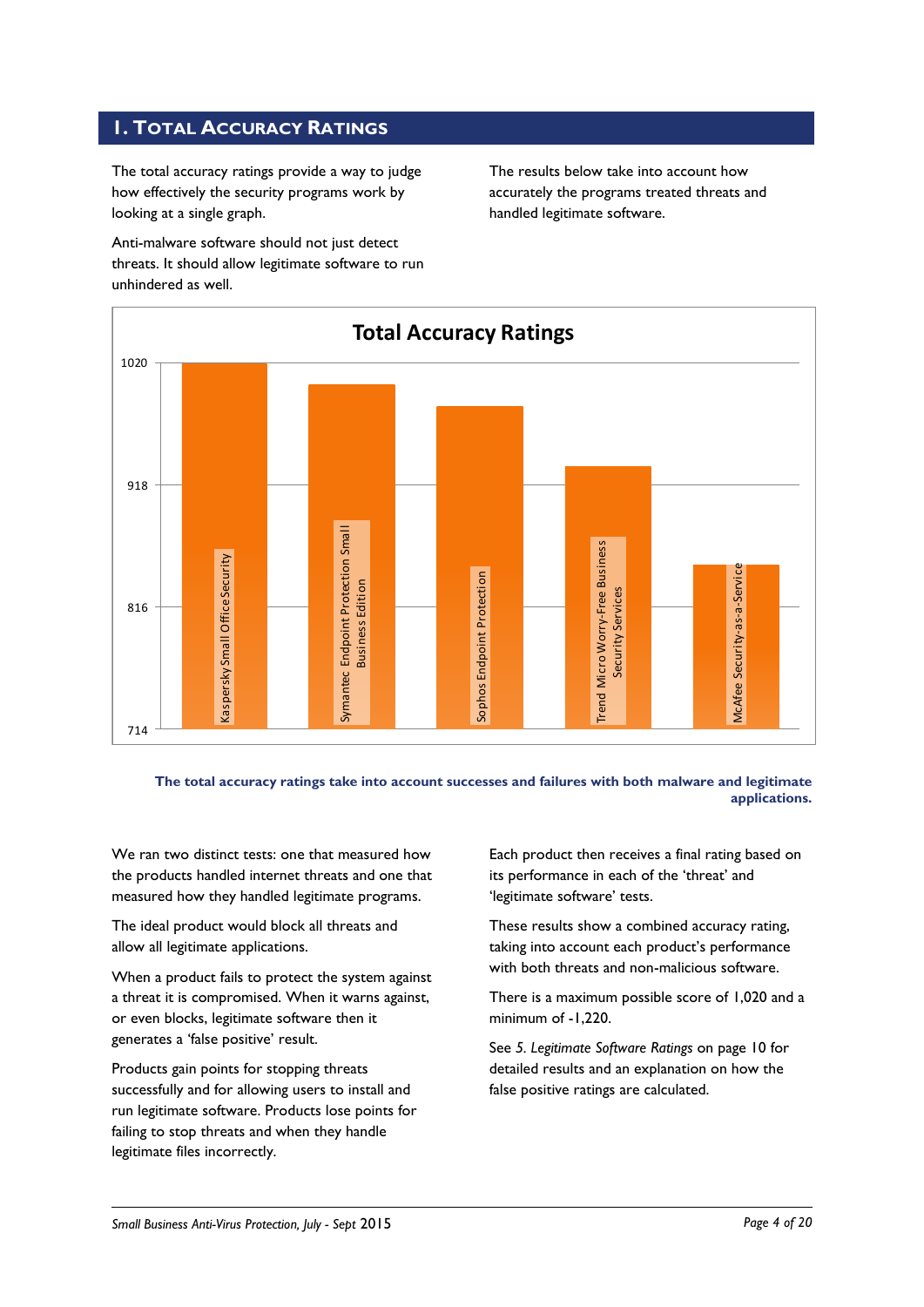### TOTAL ACCURACY RATINGS

| <b>Product</b>                                             | <b>Total Accuracy Rating</b> | Percentage | Award |
|------------------------------------------------------------|------------------------------|------------|-------|
| Kaspersky Small Office Security                            | 1020                         | 100%       | AAA   |
| <b>Symantec Endpoint Protection Small Business Edition</b> | 1002                         | 98%        | AAA   |
| Sophos Endpoint Protection                                 | 984                          | 96%        | AAA   |
| <b>Trend Micro Worry-Free Business Security Services</b>   | 934                          | 92%        | AA    |
| McAfee Security-as-a-Service                               | 851                          | 83%        | B     |

### **Awards**

The following products win Dennis Technology Labs awards:

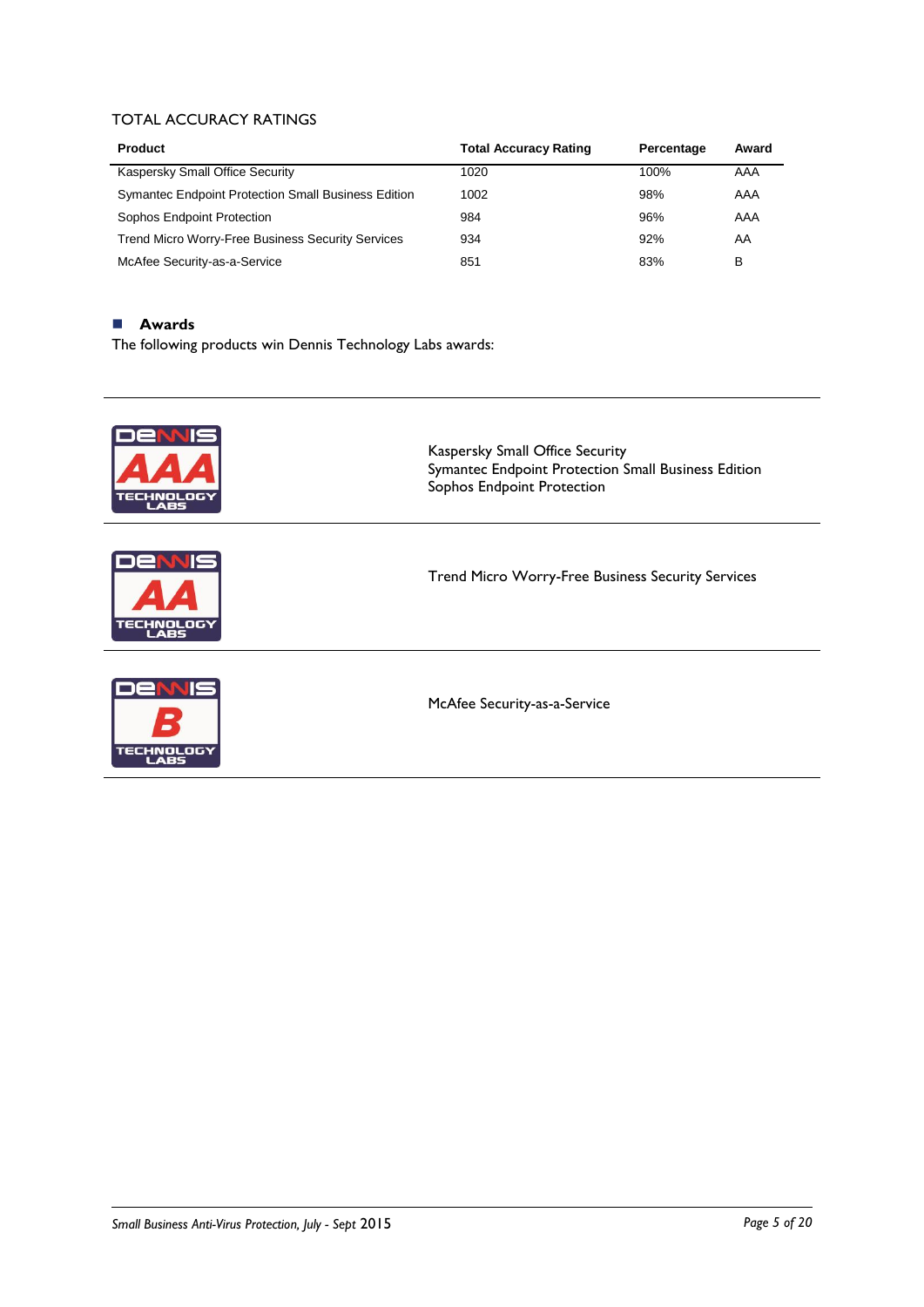### <span id="page-5-0"></span>**2. PROTECTION RATINGS**

The following results show how each product was scored for its accuracy in handling malware only. They do not take into account false positives.

### **Neutralize (+1)**

If the product terminated a running threat the result was a neutralization. The product protected the system and was awarded one point.

 **Neutralize, complete remediation (+2)** The product was awarded a bonus point if, in addition to stopping the malware, it removed all hazardous traces of the attack.

### **Defense (+3)**

Products that prevented threats from running 'defended' the system and were awarded three points.

### **Compromise (-5)**

If the threat ran uninhibited on the system, or the system was damaged, five points were deducted.

The best possible protection rating is 300 and the worst is -500.



### **With protection ratings we award products extra points for completely blocking a threat, while removing points when they are compromised by a threat.**

How we calculate the ratings The protection ratings are calculated like this:

> *Protection rating = (3x number of defenses) + (1x number of neutralizations + (1x number of complete remediations)) + (-5x number of compromises)*

Note that the 'number of full remediations' value refers only to cases of neutralization for which full

remediation was achieved. Full remediation is automatically assumed for all cases of 'defense'.

The score weighting gives credit to products that deny malware any opportunity to tamper with the system and penalizes heavily those that fail.

It is possible to apply your own weightings if you feel that compromises should be penalized more or less heavily. To do so use the results from *4. Protection Details* on page 9.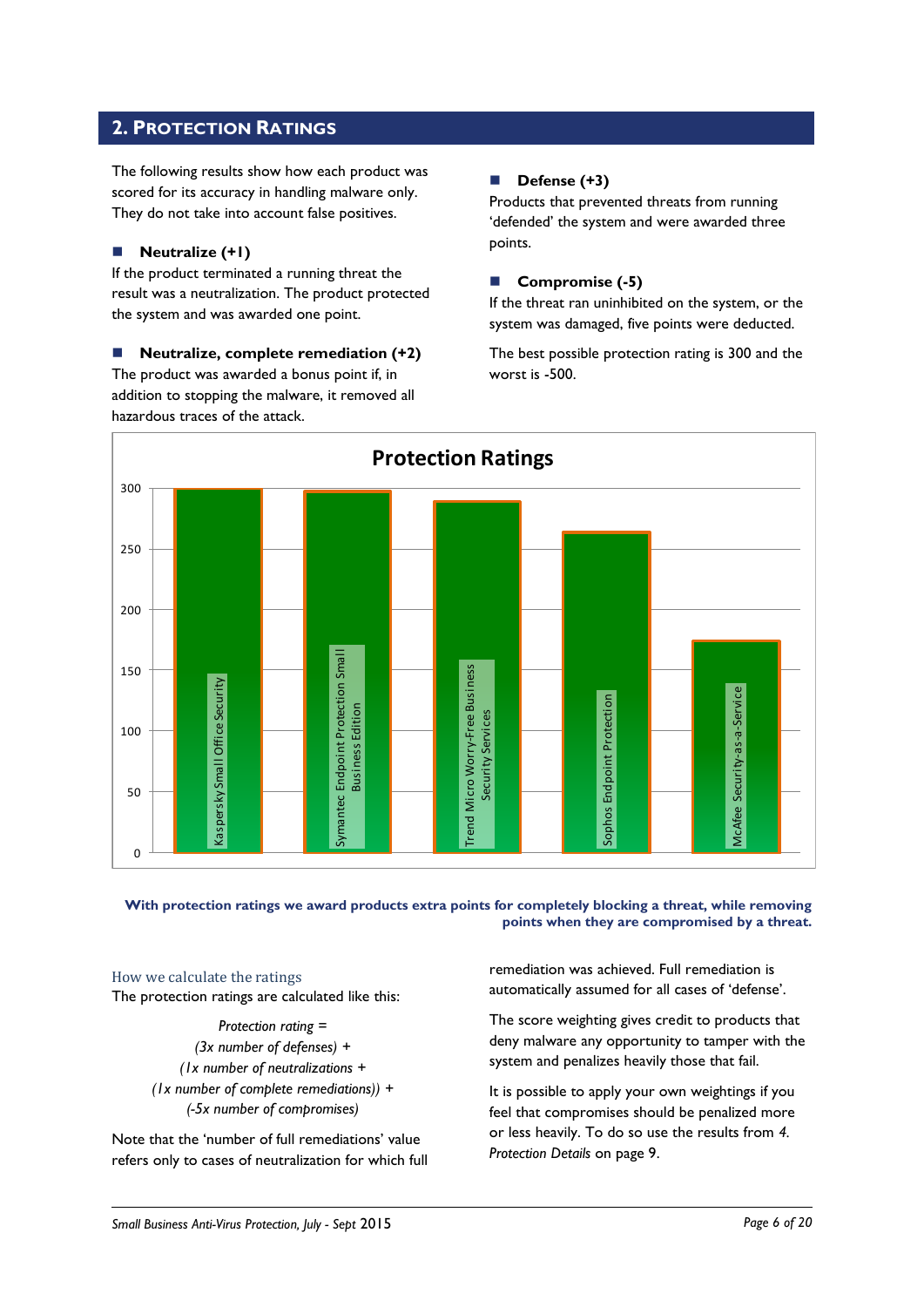### PROTECTION RATINGS

| <b>Product</b>                                             | <b>Protection Rating</b> |
|------------------------------------------------------------|--------------------------|
| Kaspersky Small Office Security                            | 300                      |
| <b>Symantec Endpoint Protection Small Business Edition</b> | 298                      |
| <b>Trend Micro Worry-Free Business Security Services</b>   | 290                      |
| Sophos Endpoint Protection                                 | 264                      |
| McAfee Security-as-a-Service                               | 175                      |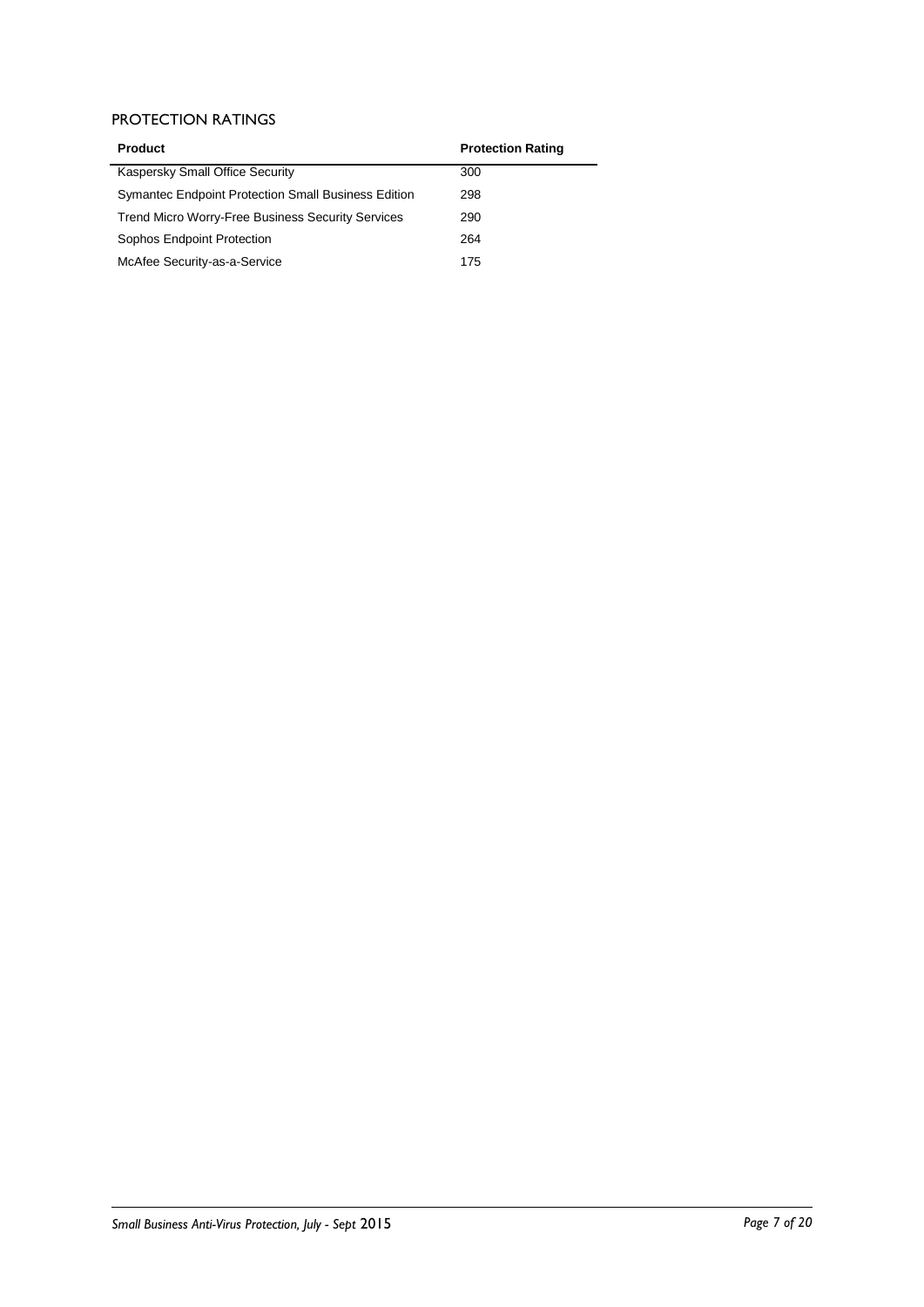### <span id="page-7-0"></span>**3. PROTECTION SCORES**

The following illustrates the general level of protection, combining defended and neutralized results.

There is no distinction made between these different levels of protection. Either a system is protected or it is not.



**The protection scores simply indicate how many time each product prevented a threat from compromising the system.**

### PROTECTION SCORES

| <b>Product</b>                                           | <b>Protected Scores</b> |
|----------------------------------------------------------|-------------------------|
| Kaspersky Small Office Security                          | 100                     |
| Symantec Endpoint Protection Small Business Edition      | 100                     |
| <b>Trend Micro Worry-Free Business Security Services</b> | 99                      |
| Sophos Endpoint Protection                               | 96                      |
| McAfee Security-as-a-Service                             | 85                      |

(Average: 96 per cent)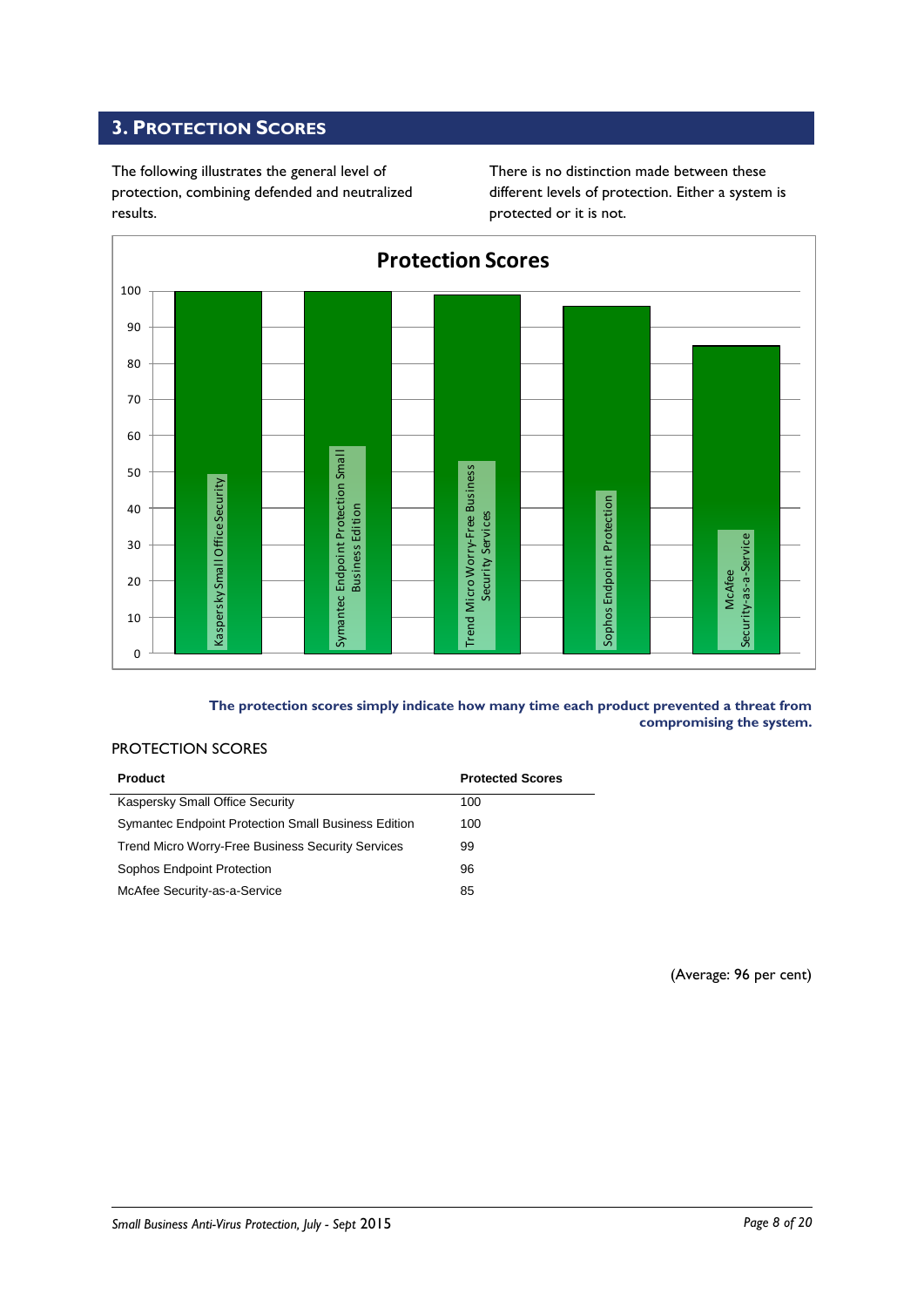### <span id="page-8-0"></span>**4. PROTECTION DETAILS**

The security products provided different levels of protection. When a product *defended* against a threat, it prevented the malware from gaining a foothold on the target system. A threat might have been able to exploit or infect the system and, in some cases, the product *neutralized* it either after the exploit ran or later. When it couldn't the system was *compromised*.



#### **The graph shows details on how the products handled the attacks. They are ordered according to their protection scores. For overall protection scores see** *3. Protection Scores* **on page 8.**

### PROTECTION DETAILS

| <b>Product</b>                                      | <b>Defended</b> | <b>Neutralized</b> | Compromised | <b>Protected</b> |
|-----------------------------------------------------|-----------------|--------------------|-------------|------------------|
| Kaspersky Small Office Security                     | 100             | 0                  |             | 100              |
| Symantec Endpoint Protection Small Business Edition | 99              |                    |             | 100              |
| Trend Micro Worry-Free Business Security Services   | 98              |                    |             | 99               |
| Sophos Endpoint Protection                          | 94              |                    | 4           | 96               |
| McAfee Security-as-a-Service                        | 82              | 3                  | 15          | 85               |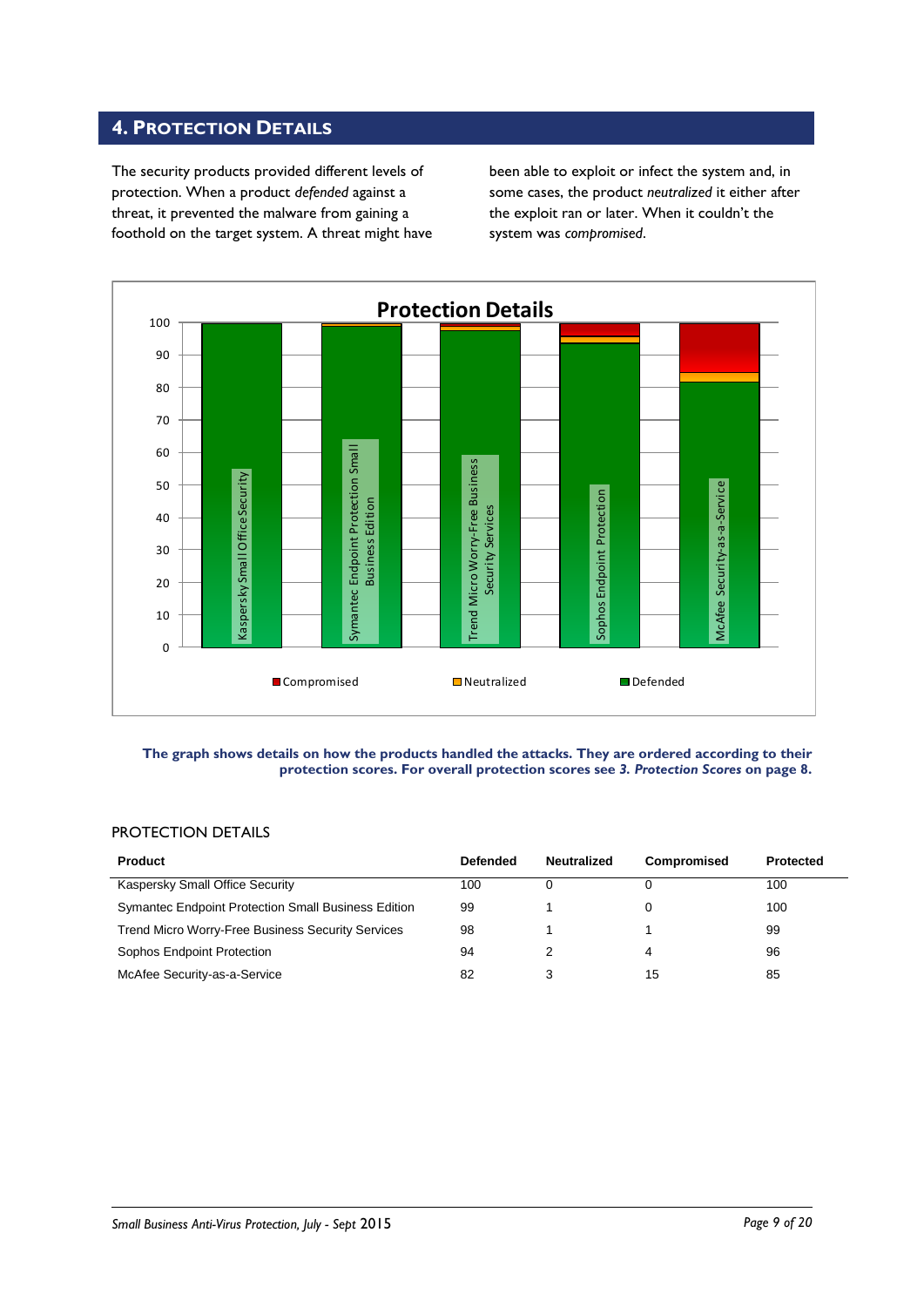### <span id="page-9-0"></span>**5. LEGITIMATE SOFTWARE RATINGS**

The legitimate software accuracy ratings provide a way to judge how effectively the security programs handle non-malicious software by looking at a single graph.

Anti-malware software should allow legitimate software to run unhindered. These results take into account the level of any interaction that the product demands of the user, as well as the prevalence of the legitimate program.

To understand how we calculate these ratings see 5.3 Accuracy ratings on page 12.



**When a product misclassified a popular program it faced a stronger penalty than if the file was more obscure.**

### LEGITIMATE SOFTWARE RATINGS

| <b>Product</b>                                             | <b>Accuracy Rating</b> |
|------------------------------------------------------------|------------------------|
| Kaspersky Small Office Security                            | 720                    |
| Sophos Endpoint Protection                                 | 720                    |
| <b>Symantec Endpoint Protection Small Business Edition</b> | 704                    |
| McAfee Security-as-a-Service                               | 676                    |
| Trend Micro Worry-Free Business Security Services          | 644                    |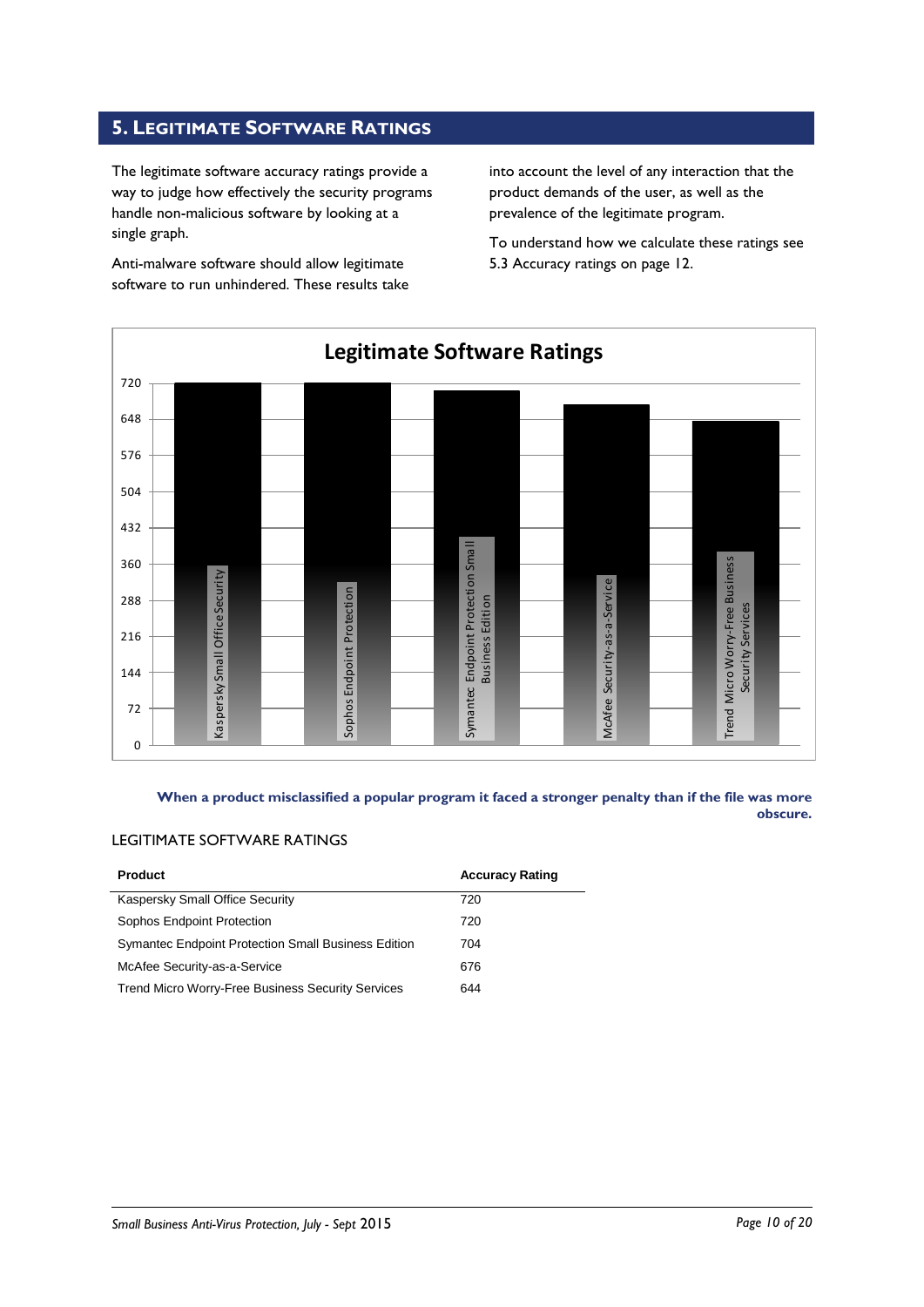### **5.1 Interaction ratings**

A security product needs to be able to protect the system from threats, while allowing legitimate software to work properly. When legitimate software is misclassified as malware a false positive is generated.

In an effort to protect the system some security products will ask the user questions when it encounters software that it is not certain is either fully legitimate or definitely malware.

When measuring how effective each product is we take into account all of the likely outcomes, whether the product allows, blocks or asks different types of questions. In each case a score is allocated.

A product gains top marks if it allows legitimate software to install without requiring the user to answer questions or otherwise interact. It loses points the more interaction is required and the less accurately it behaves.

If a product actually generates a genuine false positive (e.g. "software is malicious") it is penalized heavily.

The results grid below shows the most likely possibilities, along with some outcomes that could only happen if a product was not working properly (e.g. A5 – Object is safe but is blocked automatically).

### **Interaction**

|                         |                             | <b>None</b><br>(allowed) |        | Click to allow Click to allow/block Click to block<br>(default allow) (no recommendation) (default block) (blocked) |        | <b>None</b> |   |
|-------------------------|-----------------------------|--------------------------|--------|---------------------------------------------------------------------------------------------------------------------|--------|-------------|---|
|                         | Object is safe              |                          | 1.5    |                                                                                                                     |        |             | A |
| ō                       | Object is unknown           |                          |        | 0.5                                                                                                                 |        | $-0.5$      | в |
|                         | Object is not classified    |                          | 0.5    | 0                                                                                                                   | $-0.5$ | $-1$        | C |
| assificat               | <b>Object is suspicious</b> | 0.5                      |        | $-0.5$                                                                                                              | $-1$   | $-1.5$      | D |
| $\overline{\mathbf{o}}$ | <b>Object is unwanted</b>   |                          | $-0.5$ | $-1$                                                                                                                | $-1.5$ | $-2$        | Е |
|                         | <b>Object is malicious</b>  |                          |        |                                                                                                                     | $-2$   | -2          |   |
|                         |                             |                          |        |                                                                                                                     |        |             |   |

**Top marks to products that are accurate; those that ask too many questions or are overly suspicious are penalized.**

### LEGITIMATE SOFTWARE INCIDENTS

| Product                                                    | Interaction    | Total |
|------------------------------------------------------------|----------------|-------|
| <b>Trend Micro Worry-Free Business Security Services</b>   | None (blocked) |       |
| McAfee Security-as-a-Service                               | None (blocked) |       |
| <b>Symantec Endpoint Protection Small Business Edition</b> | None (blocked) |       |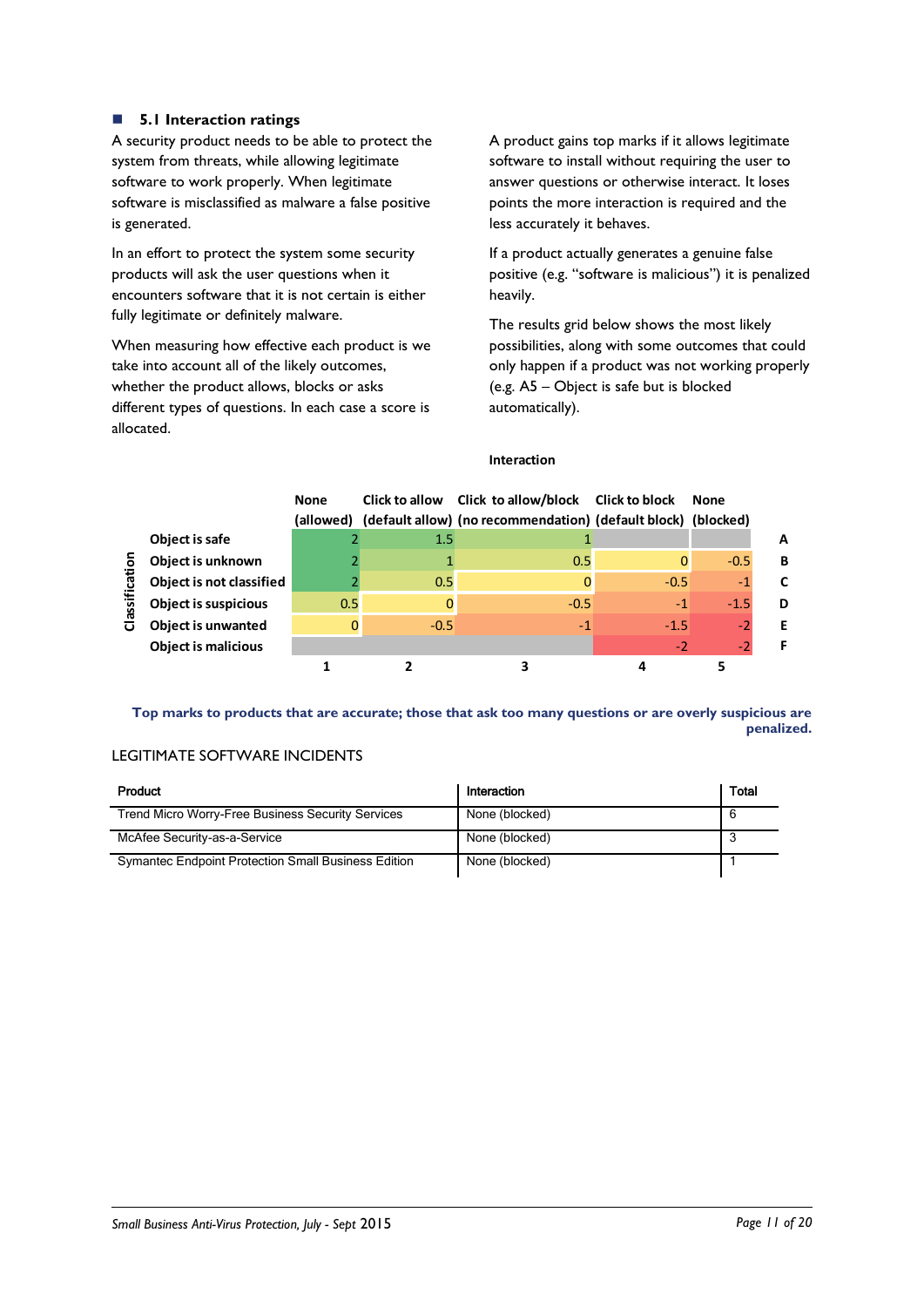### **5.2 Prevalence ratings**

The prevalence of each piece of software is significant. If a security product interferes with common applications then the situation is more serious than if it does so with rare ones. That said, it is usually expected that anti-malware programs should not interfere with any legitimate software.

The programs selected for the legitimate software testing were organized into five groups:

Very High Impact; High Impact; Medium Impact; Low Impact; and Very Low Impact.

The table below shows the relative importance of each group expressed as a numerical value. A Very High Impact application is ranked as being five times more significant than a Very Low Impact program.

### LEGITIMATE SOFTWARE PREVALENCE RATING MODIFIERS

| Impact category  | Rating modifier |
|------------------|-----------------|
| Very High Impact | 5               |
| High Impact      |                 |
| Medium Impact    | 3               |
| Low Impact       | 2               |
| Very Low Impact  |                 |

These categories were attributed to software programs based on their individual weekly download numbers as reported by third-party download sites including Download.com at the time of testing.

Files were downloaded from their original sources, excluding third-party download sites, such as Download.com, wherever possible. This was to reduce the chances that the software had been altered in any way, perhaps having potentially unwanted add-ons included with the installer.

The presence of potentially unwanted add-ons transforms the legitimate software into a product that could be blocked or altered justifiably by antimalware software. As such they are not suitable for this legitimate software test.

The ranges for these categories, in terms of weekly downloads, are recorded in the table Legitimate Software Prevalence Categories.

### LEGITIMATE SOFTWARE PREVALENCE CATEGORIES

| Prevalence       |
|------------------|
| >20.000          |
| $1,000 - 20,000$ |
| $100 - 999$      |
| $25 - 99$        |
| < 25             |
|                  |

### ■ 5.3 Accuracy ratings

The legitimate software accuracy ratings are calculated by multiplying together the interaction and prevalence ratings.

> *accuracy rating = number of programs x (interaction rating x prevalence rating)*

For example, if a product allows 10 legitimate, Medium Impact programs to install without any interference then its rating would be calculated like this:

$$
\begin{aligned}\n\text{accuracy rating} &= 10 \times (2 \times 3) \\
&= 60\n\end{aligned}
$$

This formula creates the impact-weighted accuracy ratings used in the graph 5. Legitimate Software Ratings on page 10.

### **5.4 Distribution of impact categories**

Products that scored highest were the most accurate when handling the legitimate applications used in the test.

The best theoretical score possible is 1,000, while the worst would be -1,000 (assuming that all applications were classified as Very High Impact).

In fact the distribution of applications in the impact categories was not restricted only to Very High Impact. The table below shows the true distribution:

### LEGITIMATE SOFTWARE CATEGORY FREQUENCY

| <b>Prevalence Rating</b> | Frequency |
|--------------------------|-----------|
| Very High Impact         | 27        |
| High Impact              | 36        |
| Medium Impact            | 16        |
| Low Impact               | 12        |
| Very Low Impact          | g         |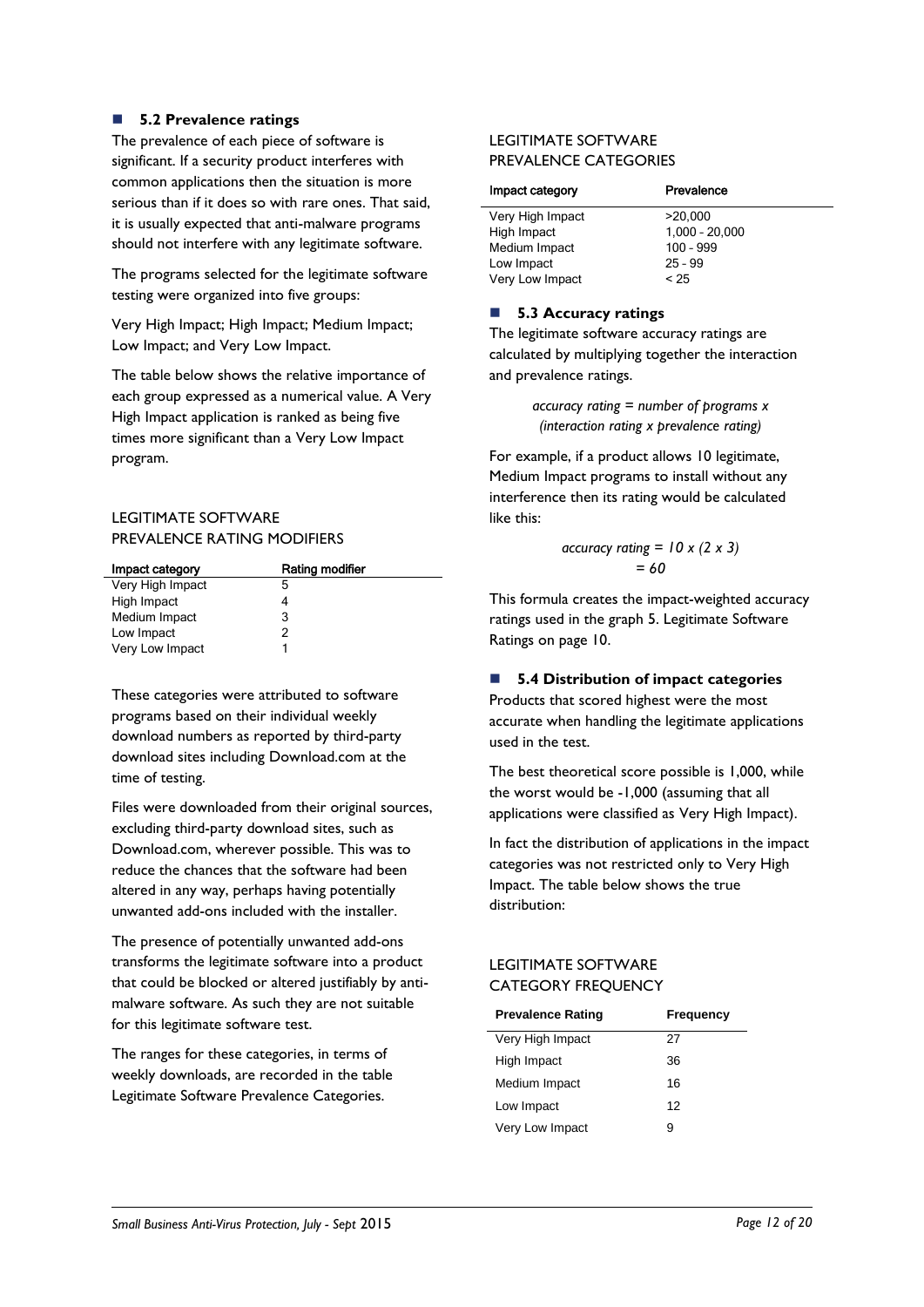### <span id="page-12-0"></span>**6. THE TESTS**

#### **6.1 The threats**

Providing a realistic user experience was important in order to illustrate what really happens when a user encounters a threat on the internet.

For example, in these tests web-based malware was accessed by visiting an original, infected website using a web browser, and not downloaded from a CD or internal test website.

All target systems were fully exposed to the threats. This means that any exploit code was allowed to run, as were other malicious files, They were run and permitted to perform exactly as they were designed to, subject to checks made by the installed security software.

A minimum time period of five minutes was provided to allow the malware an opportunity to act.

### **6.2 Test rounds**

Tests were conducted in rounds. Each round recorded the exposure of every product to a specific threat. For example, in 'round one' each of the products was exposed to the same malicious website.

At the end of each round the test systems were completely reset to remove any possible trace of malware before the next test began.

#### **6.3 Monitoring**

Close logging of the target systems was necessary to gauge the relative successes of the malware and the anti-malware software. This included recording activity such as network traffic, the creation of files and processes and changes made to important files.

#### ■ **6.4 Levels of protection**

The products displayed different levels of protection. Sometimes a product would prevent a threat from executing, or at least making any significant changes to the target system.

In other cases a threat might be able to perform some tasks on the target (such as exploiting a security vulnerability or executing a malicious program), after which the security product would intervene and remove some or all of the malware. Finally, a threat may be able to bypass the security product and carry out its malicious tasks unhindered. It may even be able to disable the security software.

Occasionally Windows' own protection system might handle a threat while the anti-virus program ignored it. Another outcome is that the malware may crash for various reasons.

The different levels of protection provided by each product were recorded following analysis of the log files.

If malware failed to perform properly in a given incident, perhaps because of the very presence of the security product, rather than any specific defending action that the product took, the product was given the benefit of the doubt and a Defended result was recorded.

If the test system was damaged, becoming hard to use following an attempted attack, this was counted as a compromise even if the active parts of the malware had eventually been removed by the product.

### ■ **6.5 Types of protection**

All of the products tested provided two main types of protection: real-time and on-demand. Real-time protection monitors the system constantly in an attempt to prevent a threat from gaining access.

On-demand protection is essentially a 'virus scan' that is run by the user at an arbitrary time.

The test results note each product's behavior when a threat is introduced and afterwards. The real-time protection mechanism was monitored throughout the test, while an on-demand scan was run towards the end of each test to measure how safe the product determined the system to be.

Manual scans were run only when a tester determined that malware had made an interaction with the target system. In other words, if the security product claimed to block the attack at the initial stage, and the monitoring logs supported this claim, the case was considered closed and a Defended result was recorded.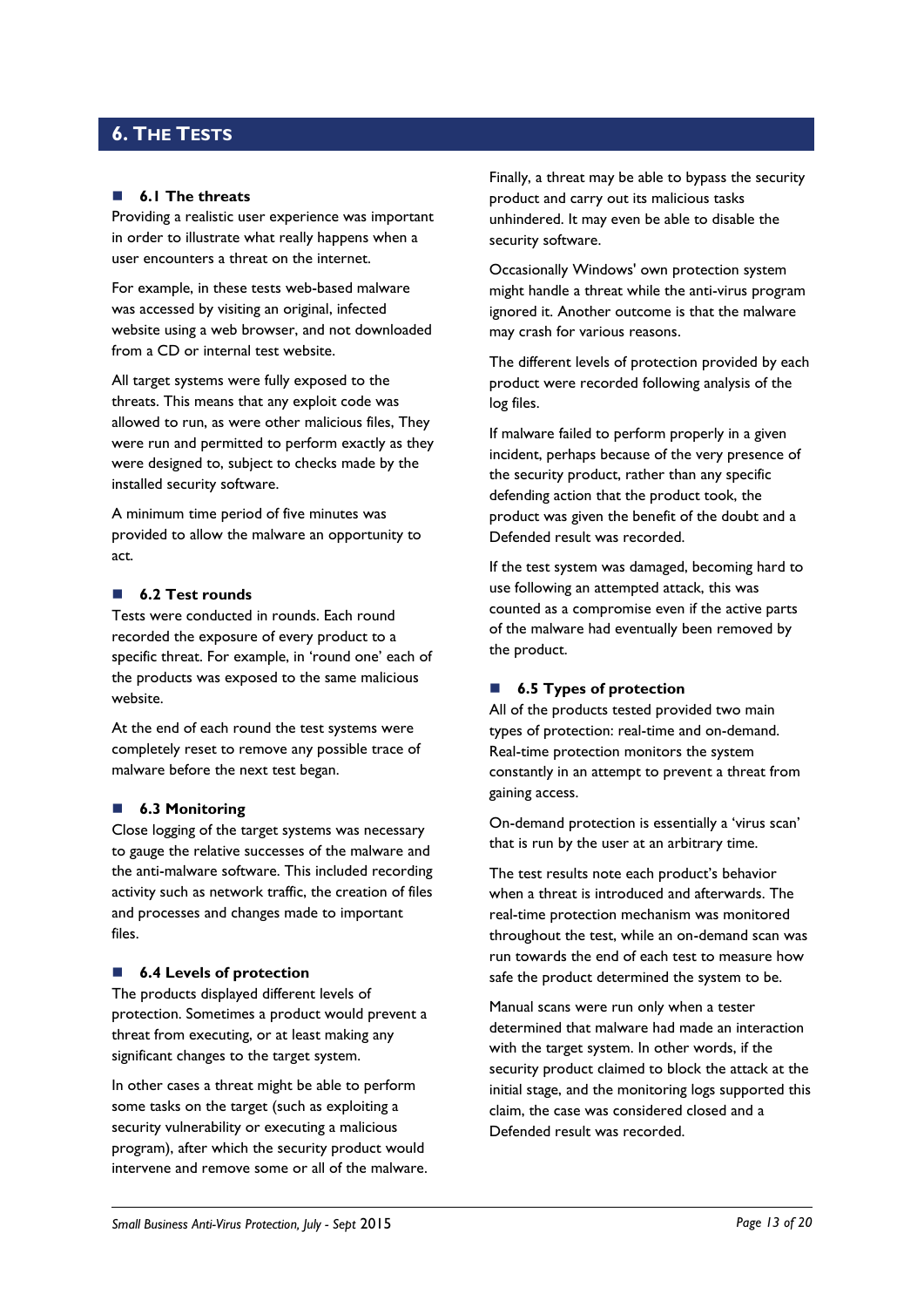### <span id="page-13-0"></span>**7. TEST DETAILS**

### **7.1 The targets**

To create a fair testing environment, each product was installed on a clean Windows 7 Professional 64-bit target system. The operating system was updated with Service Pack 1 (SP1), although no later patches or updates were applied.

We test with Windows 7 SP1 due to the high prevalence of internet threats that work with this operating system. The prevalence of these threats suggests that there are many systems with this level of patching currently connected to the internet.

At the time of testing Windows 7 was being used heavily by consumers and businesses.

According to Net Applications, which monitors the popularity of operating systems and web browsers, Windows 7 accounted for 48 per cent of the desktop operating system market. It was the market leader, with Windows XP coming a close second (29 per cent).

Windows 8 and Windows Vista came a distant third and fifth (11 per cent and three per cent) respectively<sup>1</sup>. Mac OS X came fourth.

Our aim is to test the security product and not the protection provided by keeping systems completely up to date with patches and other mechanisms. Patching will inevitably improve the security of the system and readers are advised to keep all software updated.

A selection of legitimate but vulnerable software was pre-installed on the target systems. These posed security risks, as they contained known security issues. They included versions of Adobe Flash Player, Adobe Reader and Java.

A different security product was then installed on each system. Each product's update mechanism was used to download the latest version with the most recent definitions and other elements.

Due to the dynamic nature of the tests, which were carried out in real-time with live malicious websites, the products' update systems were

<sup>1</sup> Net Market Share (Net Applications), <http://www.netmarketshare.com/>

-

allowed to run automatically and were also run manually before each test round was carried out.

The products were also allowed to 'call home' should they be programmed to query databases in real-time. Some products might automatically upgrade themselves during the test. At any given time of testing, the very latest version of each program was used.

Each target systems was a physical PC, not a virtual machine, and was connected to the internet via its own virtual network (VLAN) to avoid crossinfection of malware.

### ■ 7.2 Threat selection

The malicious web links (URLs) used in the tests were not provided by any anti-malware vendor.

They were picked from lists generated by Dennis Technology Labs' own malicious site detection system, which uses popular search engine keywords submitted to Google. It analyses sites that are returned in the search results from a number of search engines and adds them to a database of malicious websites.

In all cases, a control system (Verification Target System - VTS) was used to confirm that the URLs linked to actively malicious sites.

Malicious URLs and files are not shared with any vendors during the testing process.

### <span id="page-13-1"></span>**7.3 Test stages**

There were three main stages in each individual test:

- 1. Introduction
- 2. Observation
- 3. Remediation

During the *Introduction* stage, the target system was exposed to a threat. Before the threat was introduced, a snapshot was taken of the system. This created a list of Registry entries and files on the hard disk. The threat was then introduced.

Immediately after the system's exposure to the threat, the *Observation* stage is reached. During this time, which typically lasted at least 10 minutes, the tester monitored the system both visually and using a range of third-party tools.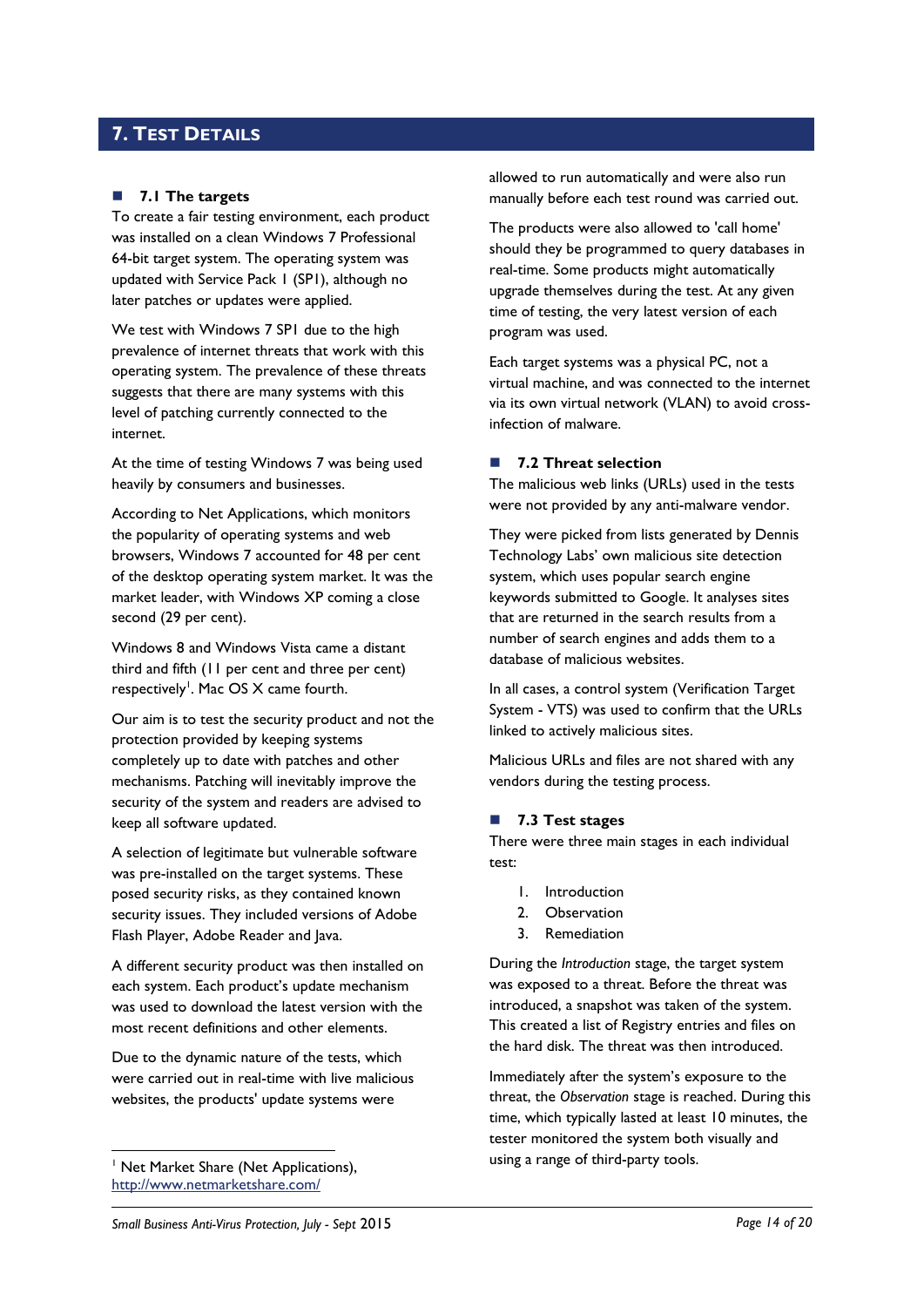The tester reacted to pop-ups and other prompts according to the directives described below (see *7.5 Observation and intervention* below.

In the event that hostile activity to other internet users was observed, such as when spam was being sent by the target, this stage was cut short.

The *Observation* stage concluded with another system snapshot. This 'exposed' snapshot was compared to the original 'clean' snapshot and a report generated. The system was then rebooted.

The *Remediation* stage is designed to test the products' ability to clean an infected system. If it defended against the threat in the *Observation* stage then we skipped it. An on-demand scan was run on the target, after which a 'scanned' snapshot was taken. This was compared to the original 'clean' snapshot and a report was generated.

All log files, including the snapshot reports and the product's own log files, were recovered from the target.

In some cases the target may become so damaged that log recovery is considered impractical. The target was then reset to a clean state, ready for the next test.

### **7.4 Threat introduction**

Malicious websites were visited in real-time using the web browser. This risky behavior was conducted using live internet connections. URLs were typed manually into the browser.

Web-hosted malware often changes over time. Visiting the same site over a short period of time can expose systems to what appear to be a range of threats (although it may be the same threat, slightly altered to avoid detection).

Also, many infected sites will only attack a particular IP address once, which makes it hard to test more than one product against the same threat.

In order to improve the chances that each target system received the same experience from a malicious web server, we used a web replay system.

When the verification target systems visited a malicious site, the page's content, including malicious code, was downloaded, stored and loaded into the replay system. When each target system subsequently visited the site, it received exactly the same content.

The network configurations were set to allow all products unfettered access to the internet throughout the test, regardless of the web replay systems.

### **7.5 Observation and intervention**

Throughout each test, the target system was observed both manually and in real-time. This enabled the tester to take comprehensive notes about the system's perceived behavior, as well as to compare visual alerts with the products' log entries.

At certain stages the tester was required to act as a regular user. To achieve consistency, the tester followed a policy for handling certain situations, including dealing with pop-ups displayed by products or the operating system, system crashes, invitations by malware to perform tasks and so on.

This user behavior policy included the following directives:

- 1. Act naively. Allow the threat a good chance to introduce itself to the target by clicking OK to malicious prompts, for example.
- 2. Don't be too stubborn in retrying blocked downloads. If a product warns against visiting a site, don't take further measures to visit that site.
- 3. Where malware is downloaded as a Zip file, or similar, extract it to the Desktop then attempt to run it. If the archive is protected by a password, and that password is known to you (e.g. it was included in the body of the original malicious email), use it.
- 4. Always click the default option. This applies to security product pop-ups, operating system prompts (including Windows firewall) and malware invitations to act.
- 5. If there is no default option, wait. Give the prompt 20 seconds to choose a course of action automatically.
- 6. If no action is taken automatically, choose the first option. Where options are listed vertically, choose the top one. Where options are listed horizontally, choose the left-hand one.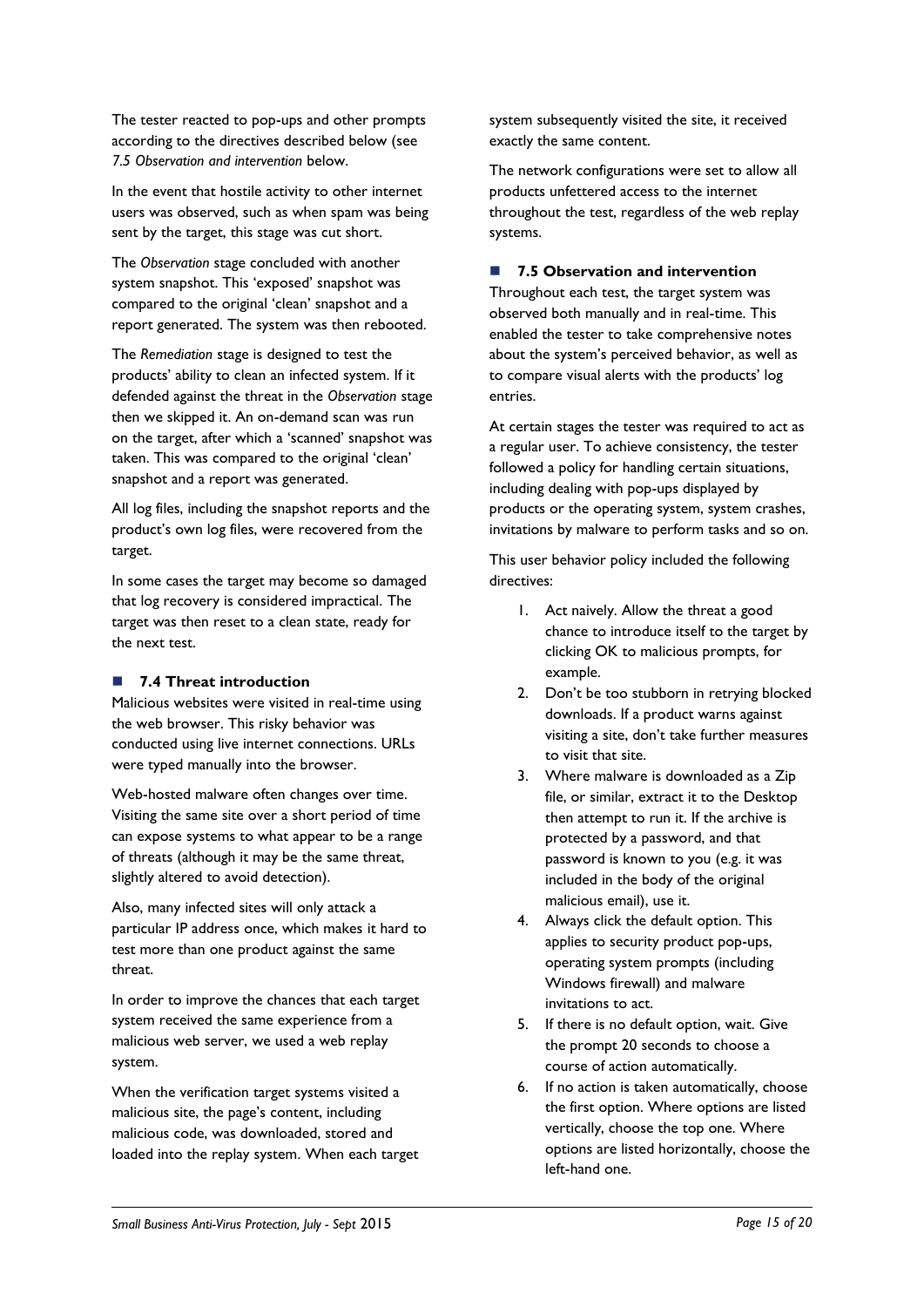### **7.6 Remediation**

When a target is exposed to malware, the threat may have a number of opportunities to infect the system. The security product also has a number of chances to protect the target. The snapshots explained in *7.3 Test stages* [on page 14](#page-13-1) provided information that was used to analyze a system's final state at the end of a test.

Before, during and after each test, a 'snapshot' of the target system was taken to provide information about what had changed during the exposure to malware. For example, comparing a snapshot taken before a malicious website was visited to one taken after might highlight new entries in the Registry and new files on the hard disk.

Snapshots were also used to determine how effective a product was at removing a threat that had managed to establish itself on the target system. This analysis gives an indication as to the levels of protection that a product has provided.

These levels of protection have been recorded using three main terms: defended, neutralized, and compromised. A threat that was unable to gain a foothold on the target was *defended* against; one that was prevented from continuing its activities was *neutralized*; while a successful threat was considered to have *compromised* the target.

A defended incident occurs where no malicious activity is observed with the naked eye or thirdparty monitoring tools following the initial threat introduction. The snapshot report files are used to verify this happy state.

If a threat is observed to run actively on the system, but not beyond the point where an ondemand scan is run, it is considered to have been neutralized.

Comparing the snapshot reports should show that malicious files were created and Registry entries were made after the introduction. However, as long as the 'scanned' snapshot report shows that either the files have been removed or the Registry entries have been deleted, the threat has been neutralized.

The target is compromised if malware is observed to run after the on-demand scan. In some cases a product might request a further scan to complete the removal. We considered secondary scans to

be acceptable, but continual scan requests may be ignored after no progress is determined.

An edited 'hosts' file or altered system file also counted as a compromise.

### **7.7 Automatic monitoring**

Logs were generated using third-party applications, as well as by the security products themselves.

Manual observation of the target system throughout its exposure to malware (and legitimate applications) provided more information about the security products' behavior.

Monitoring was performed directly on the target system and on the network.

### Client-side logging

A combination of Process Explorer, Process Monitor, TcpView and Wireshark were used to monitor the target systems. Regshot was used between each testing stage to record a system snapshot.

A number of Dennis Technology Labs-created scripts were also used to provide additional system information. Each product was able to generate some level of logging itself.

Process Explorer and TcpView were run throughout the tests, providing a visual cue to the tester about possible malicious activity on the system. In addition, Wireshark's real-time output, and the display from the web proxy (see Network logging, below), indicated specific network activity such as secondary downloads.

Process Monitor also provided valuable information to help reconstruct malicious incidents.

### Network logging

All target systems were connected to a live internet connection, which incorporated a transparent web proxy and a network monitoring system. All traffic to and from the internet had to pass through this system.

An HTTP replay system ensured that all target systems received the same malware as each other. It was configured to allow access to the internet so that products could download updates and communicate with any available 'in the cloud' servers.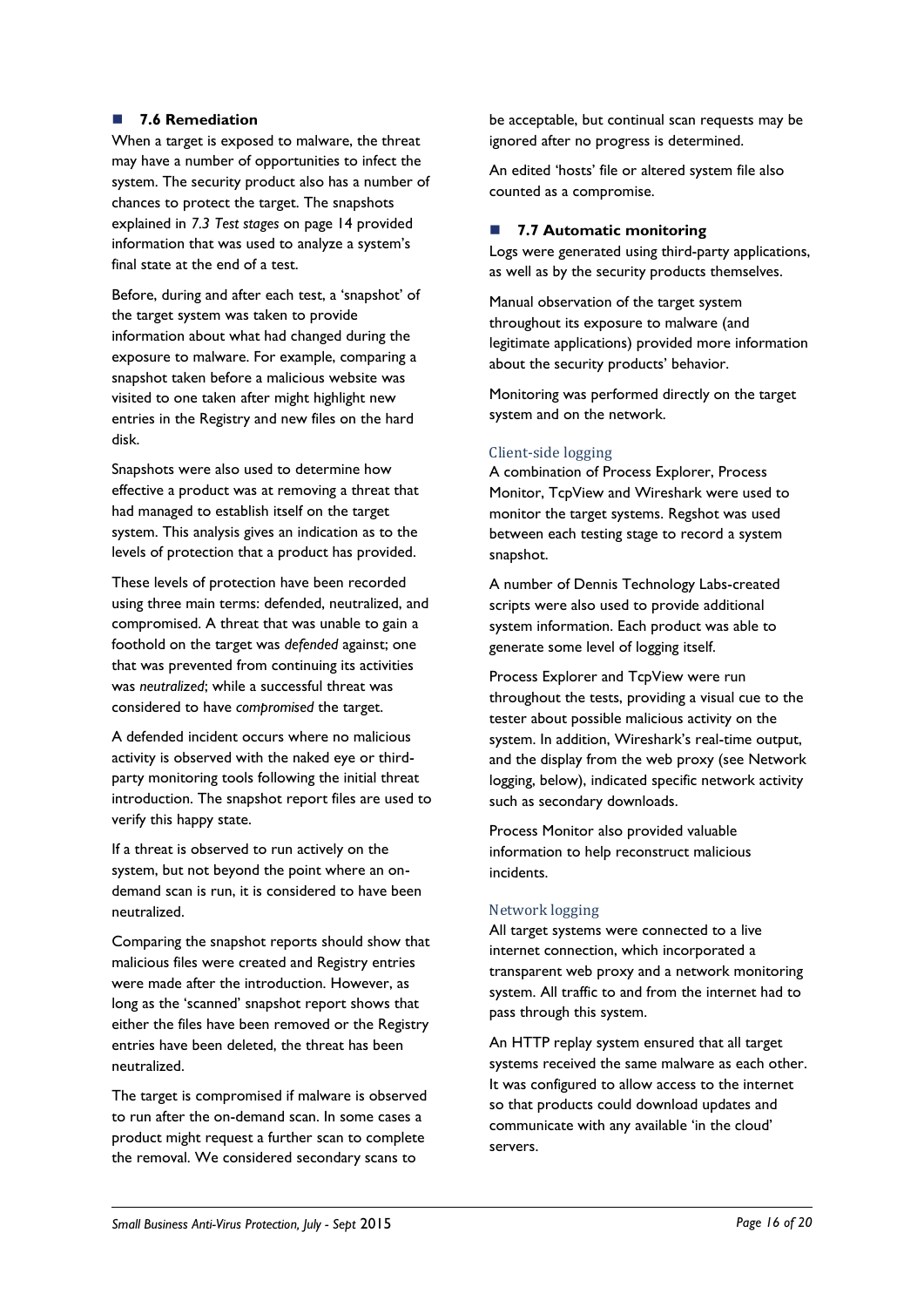### <span id="page-16-0"></span>**8. CONCLUSIONS**

#### **Where are the threats?**

The threats used in this test were genuine, real-life threats that were infecting victims globally at the time that we tested the products.

The types of infected or malicious sites were varied, which demonstrates that effective anti-virus software is essential for those who want to use the web using a Windows PC.

Most threats installed automatically when a user visited the infected webpage. This infection was often invisible to a casual observer.

### **Where does protection start?**

There were relatively few cases of compromise in this test for most products. Most solutions blocked the vast majority of malware attacks before they could run.

#### **Sorting the wheat from the chaff**

Kaspersky Small Office Security and Symantec Endpoint Protection Small Business Edition scored joint highest in terms of malware protection.

Kaspersky's product gained a slightly higher protection rating because it defended against all 100 threats while Symantec's product defended against 99 and neutralized the remaining one.

Trend Micro's product had a slightly lower rating because it was compromised by one threat and neutralized another.

Anti-malware products need to be able to distinguish between malicious and non-malicious programs. This is where some products failed to excel and Trend Micro's product was particularly distracting and inaccurate.

Trend Micro Worry-Free Business Security Services blocked six legitimate websites automatically without offering users a chance to intervene.

In contrast, products from Kaspersky Lab and Sophos were 100 per cent accurate when handling legitimate software and sites.

Overall, considering each product's ability to handle both malware and legitimate applications, the winners were Kaspersky Small Business Security, Symantec Endpoint Protection Small Business and Sophos Endpoint Protection. They win AAA awards.

### **Anti-virus is important (but not a panacea)**

This test shows that with even a relatively small sample set of 100 threats there is a significant difference in performance between the anti-virus programs. Most importantly, it illustrates this difference using real threats that attacked real computers at the time of testing.

The average protection level of the tested products is 96 per cent (see *3. Protection Scores* on page 8). This figure is much lower than some detection results typically quoted in anti-malware marketing material.

The presence of anti-malware software can be seen to decrease the chances of a malware infection even when the only sites being visited are proven to be actively malicious. That said, only two products achieved a 100 per cent protection rate, while three out of five mishandled legitimate software and clean websites.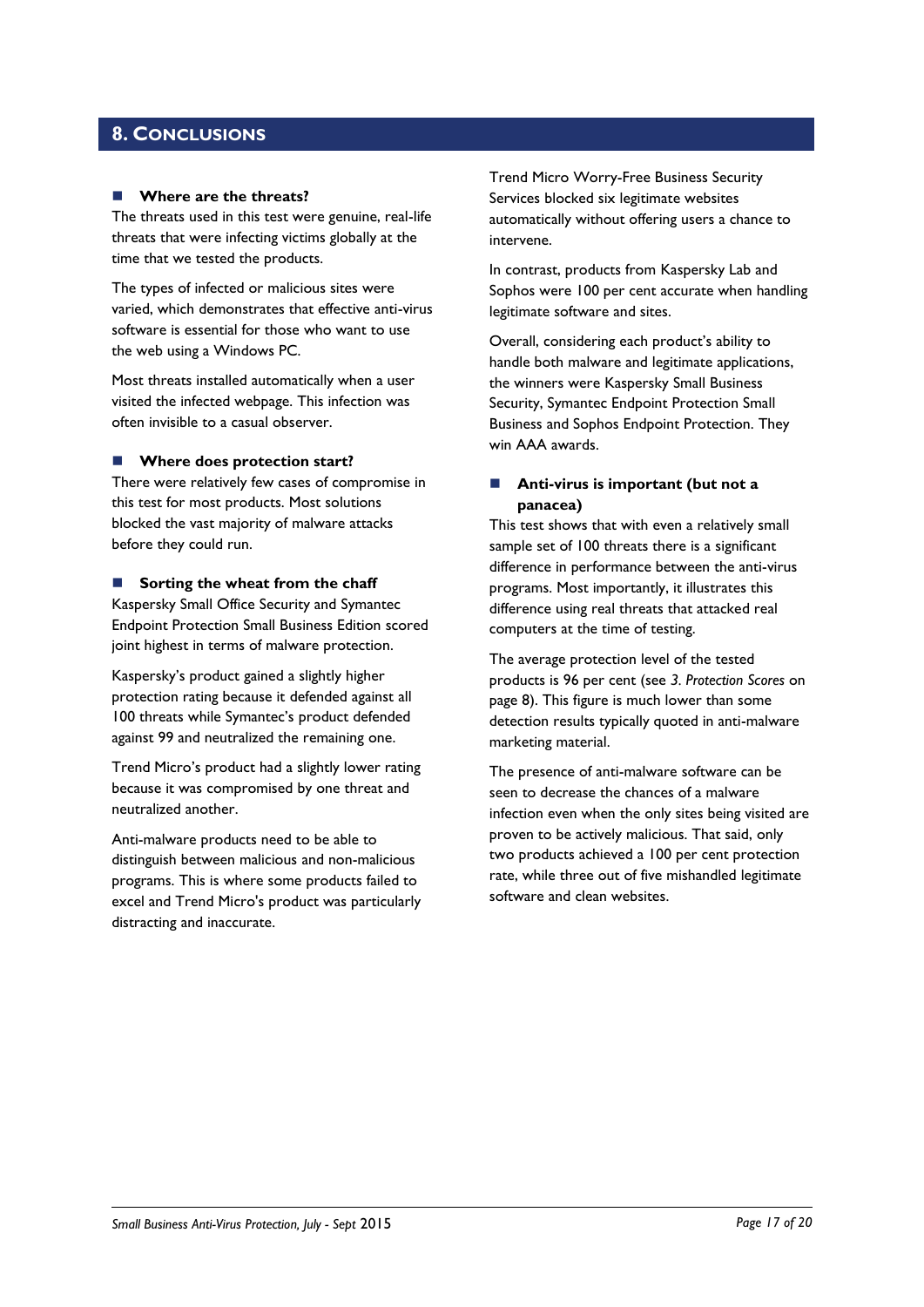## <span id="page-17-0"></span>**APPENDIX A: TERMS USED**

| Compromised            | Malware continues to run on an infected system, even after an on-demand scan.                                                                                                                                                                                                                                                     |
|------------------------|-----------------------------------------------------------------------------------------------------------------------------------------------------------------------------------------------------------------------------------------------------------------------------------------------------------------------------------|
| Defended               | Malware was prevented from running on, or making changes to, the target.                                                                                                                                                                                                                                                          |
| <b>False Positive</b>  | A legitimate application was incorrectly classified as being malicious.                                                                                                                                                                                                                                                           |
| Introduction           | Test stage where a target system is exposed to a threat.                                                                                                                                                                                                                                                                          |
| Neutralized            | Malware or exploit was able to run on the target, but was then removed by the security<br>product.                                                                                                                                                                                                                                |
| Observation            | Test stage during which malware may affect the target.                                                                                                                                                                                                                                                                            |
| On-demand (protection) | Manual 'virus' scan, run by the user at an arbitrary time.                                                                                                                                                                                                                                                                        |
| Prompt                 | Questions asked by software, including malware, security products and the operating<br>system. With security products, prompts usually appear in the form of pop-up windows.<br>Some prompts don't ask questions but provide alerts. When these appear and<br>disappear without a user's interaction, they are called 'toasters'. |
| Real-time (protection) | The 'always-on' protection offered by many security products.                                                                                                                                                                                                                                                                     |
| Remediation            | Test stage that measures a product's abilities to remove any installed threat.                                                                                                                                                                                                                                                    |
| Round                  | Test series of multiple products, exposing each target to the same threat.                                                                                                                                                                                                                                                        |
| Snapshot               | Record of a target's file system and Registry contents.                                                                                                                                                                                                                                                                           |
| Target                 | Test system exposed to threats in order to monitor the behavior of security products.                                                                                                                                                                                                                                             |
| Threat                 | A program or other measure designed to subvert a system.                                                                                                                                                                                                                                                                          |
| Update                 | Code provided by a vendor to keep its software up to date. This includes virus<br>definitions, engine updates and operating system patches.                                                                                                                                                                                       |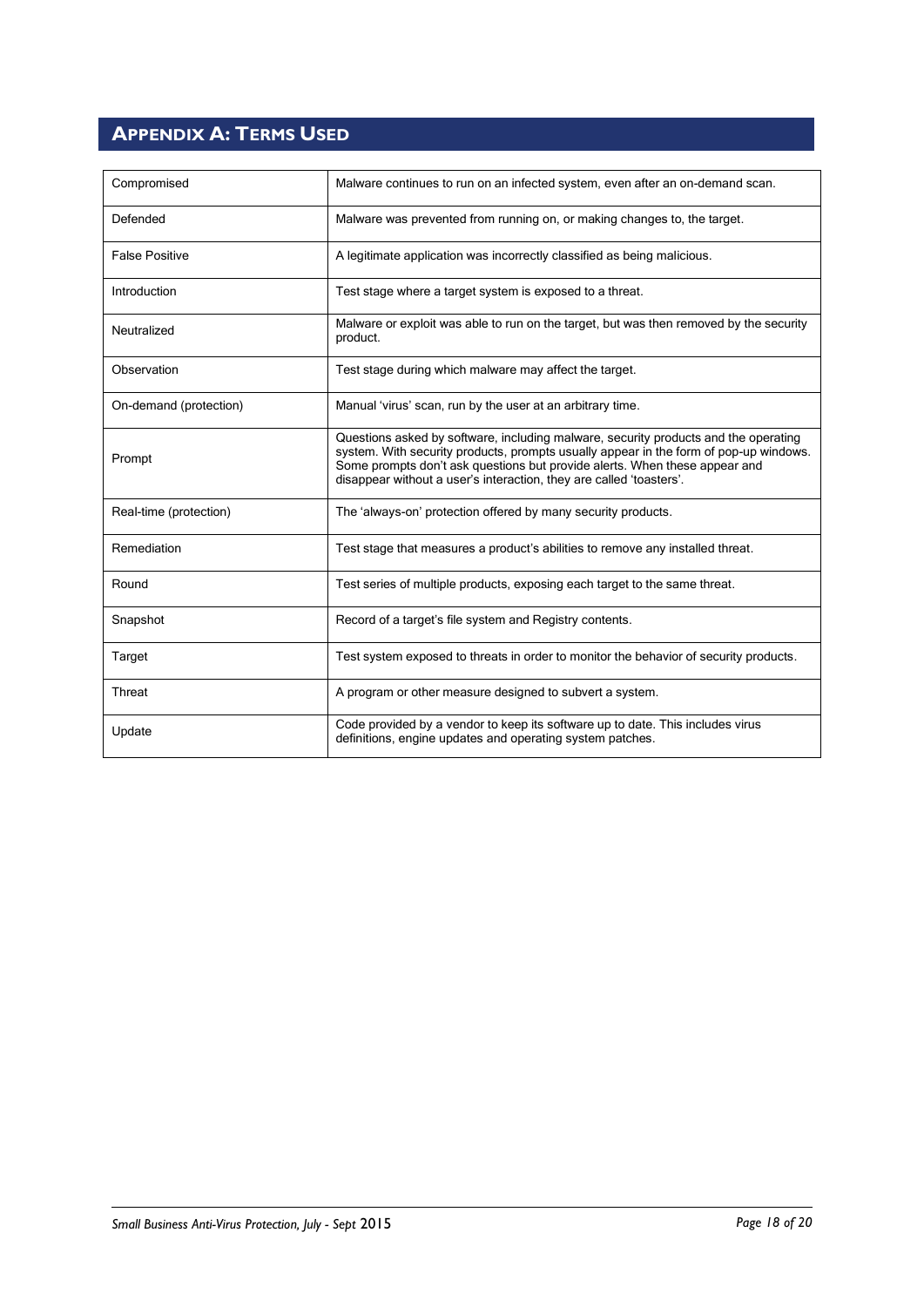### <span id="page-18-0"></span>**APPENDIX B: FAQS**

- **This test was unsponsored.**
- The test rounds were conducted between 1st July 2015 and 10th September 2015 using the most up to date versions of the software available on any given day.
- **All products were able to communicate with their back-end systems over the internet.**
- The products selected for this test were chosen by Dennis Technology Labs.
- Samples were located and verified by Dennis Technology Labs.
- **Products were exposed to threats within 24 hours of the same threats being verified. In practice there** was only a delay of up to three to four hours.
- Details of the samples, including their URLs and code, were provided to partner vendors only after the test was complete.
- The sample set comprised 100 actively-malicious URLs and 100 legitimate applications and URLs.

### Do participating vendors know what samples are used, before or during the test?

No. We don't even know what threats will be used until the test starts. Each day we find new ones, so it is impossible for us to give this information before the test starts. Neither do we disclose this information until the test has concluded.

### What is the difference between a vendor and a partner vendor?

Partner vendors contribute financially to the test in return for a preview of the results, an opportunity to challenge results before publication and the right to use award logos in marketing material. Other participants first see the results on the day of publication and may not use award logos for any purpose.

### Do you share samples with the vendors?

Partner vendors are able to download samples from us after the test is complete.

Other vendors may request a small subset of the threats that compromised their products in order for them to verify our results and further understand our methodology. The same applies to client-side logs, including the network capture files. There is a small administration fee for the provision of this service.

### What is a sample?

In our tests a sample is not simply a set of malicious executable files that runs on the system. A sample is an entire replay archive that enables researchers to replicate the incident, even if the original infected website is no longer available. This means that it is possible to reproduce the attack and to determine which layer of protection is was able to bypass. Replaying the attack should, in most cases, produce the relevant executable files. If not, these are usually available in the client-side network capture (pcap) file.